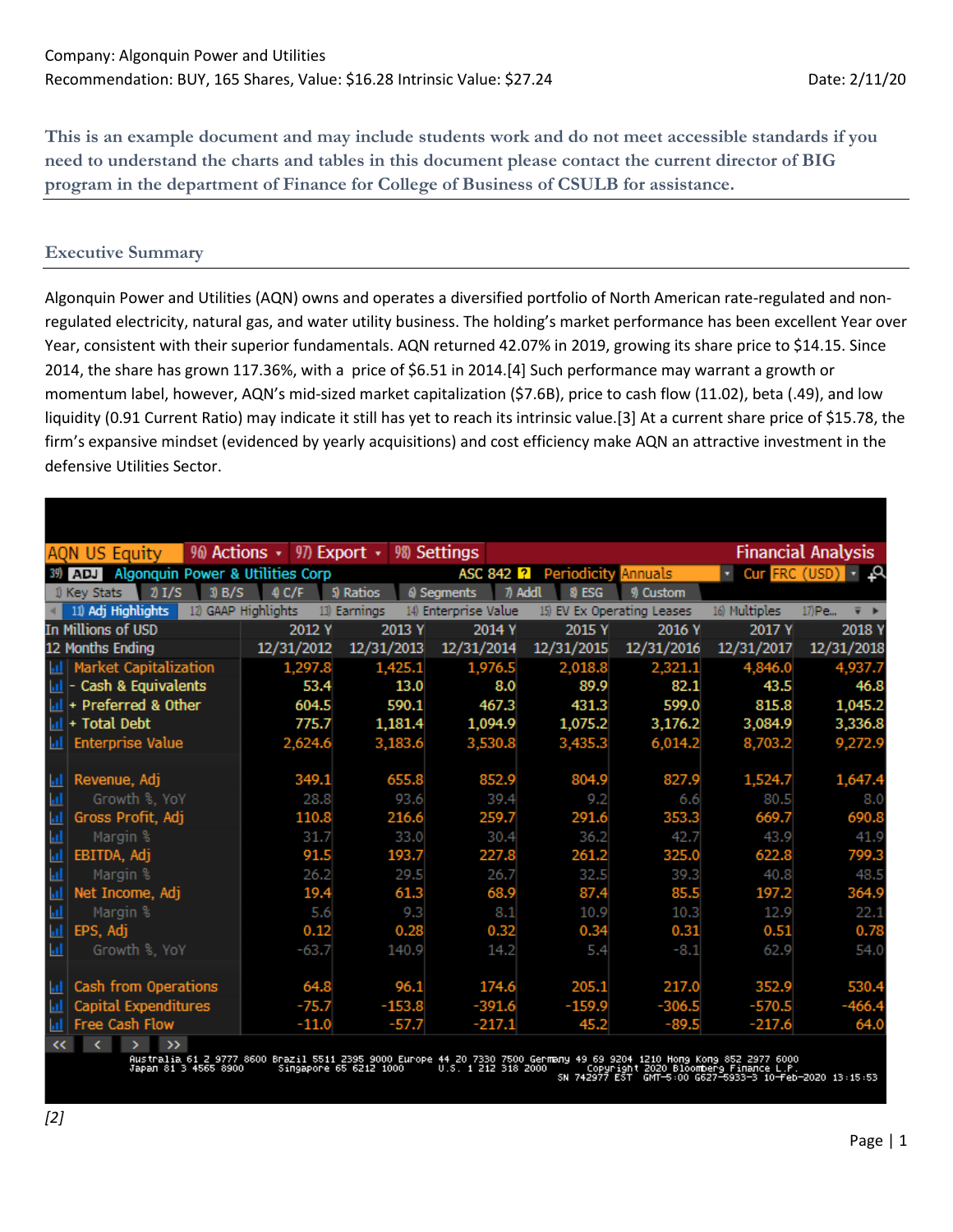# **Company Overview**

Algonquin was founded in 1988 and is based in Oakville, Ontario, CA. They consist of two subsidiaries: Liberty Utilities Group and Liberty Power Group. Liberty Utilities Group operates regulated utility systems in the United States and Canada, serving approximately 801,00 connections through electrical energy, natural gas, and water distribution. While Liberty Power Group generates and sells electrical energy by its renewable power generation and clean power generation facilities located across North America, these include electrical, hydroelectric, wind, solar and thermal energies. Algonquin spans 1 Canadian Province 13 states, emphasizing the Pacfic Northwest, Midwest, and Mid-Atlantic; total pipeline splits for the United States and Canada are 70/30, respectively. The firm's combined gross generating capacity is approximately 1.5 GW, with 86% of its electric output sold pursuant to long-term contractual arrangements which have a production weighted average remaining contract life of 14 years.[1] Liberty Power Group's revenue splits between sources of energy is as follows: Wind 54%, Hydro 17%, Thermal 17%, and Solar 13%. Liberty Utilities Group's revenue splits between sales of energy is as follows: Electric 67%, Natural Gas 14%, Water & Wastewater treatment 16%.[1] The firm has been increasing their percentage of revenue from distribution of energy (Liberty Utilities) compared to generation of energy (Liberty Power). As of 2019, AQN reported approximately 85% of their revenue coming from energy distribution, with 15% sourced from energy generation.[2]

### **Investment Thesis**

### Strong fundamentals

Algonquin has consistently demonstrated a pattern of revenue growth, cost reduction, and forward-thinking capital management. (See Appendix 1) Since 2013, the firm has seen its annual revenue growth surge from \$656M to \$1,647M (as reported in 2018) (+119%).[1,2] This jump was assisted by a major acquisition in 2017 (See Acquisitions), which helped increase revenue by 84% between 2016 and 2017. Disregarding this YoY outlier, the firm averaged 8.75% annual revenue growth among all other years since 2013. The firm's profit, operating, and gross margins have also increased, which is an indication of the firm's ability to grow sales, while maintaining costs, evidence of lean growth (See Appendix 2). AQN's EBITDA margin reached 49.9% (48.5% Adj.) in 2018, a leading figure among peers in the electric and gas utilities industry.[1,2,3]

In addition to growing sales and managing costs effectively, AQN has used cash strategically to accomplish business objectives and sustain shareholder value. As evidenced in Appendix 3, AQN has consistently committed to their investing activities, with the most active accounts being Increase in Long Term Investments, Acquisitions of operating entities, and Additions of Property Plant and Equipment, since 2013. The total investment within these three accounts totaled over \$5.57B from 2013 to 2018.[1,2] For their acquisition of Empire District Gas in 2017, AQN financed this action using debt and equity in tandem, increasing long term debt by \$2.4B and issuing shares totalling \$440M in 2016.[1] AQN continues to fund investments using a combination of debt and issuances of shares, while still being able to decrease their LT debt in following years and sustaining shareholder value, as evidenced by their gradual price and dividend growth during this period.[4] A final indication of AQN's excellent cash management: during this same period of time, the firm has been able to grow their operating cash flows averaging 43.6% growth YoY.[1,2]

### *Acquisitions*

Algonquin has accumulated a series of smaller firms in its growth within the last 5 years. The one acquisition that was most profound on the firm was the deal for Empire District Gas Company in 2017, which cost approximately \$2.B CD.[1] This acquisition had an immediate impact on revenue, increasing this figure by 84% from 2016 to 2017. There was sustained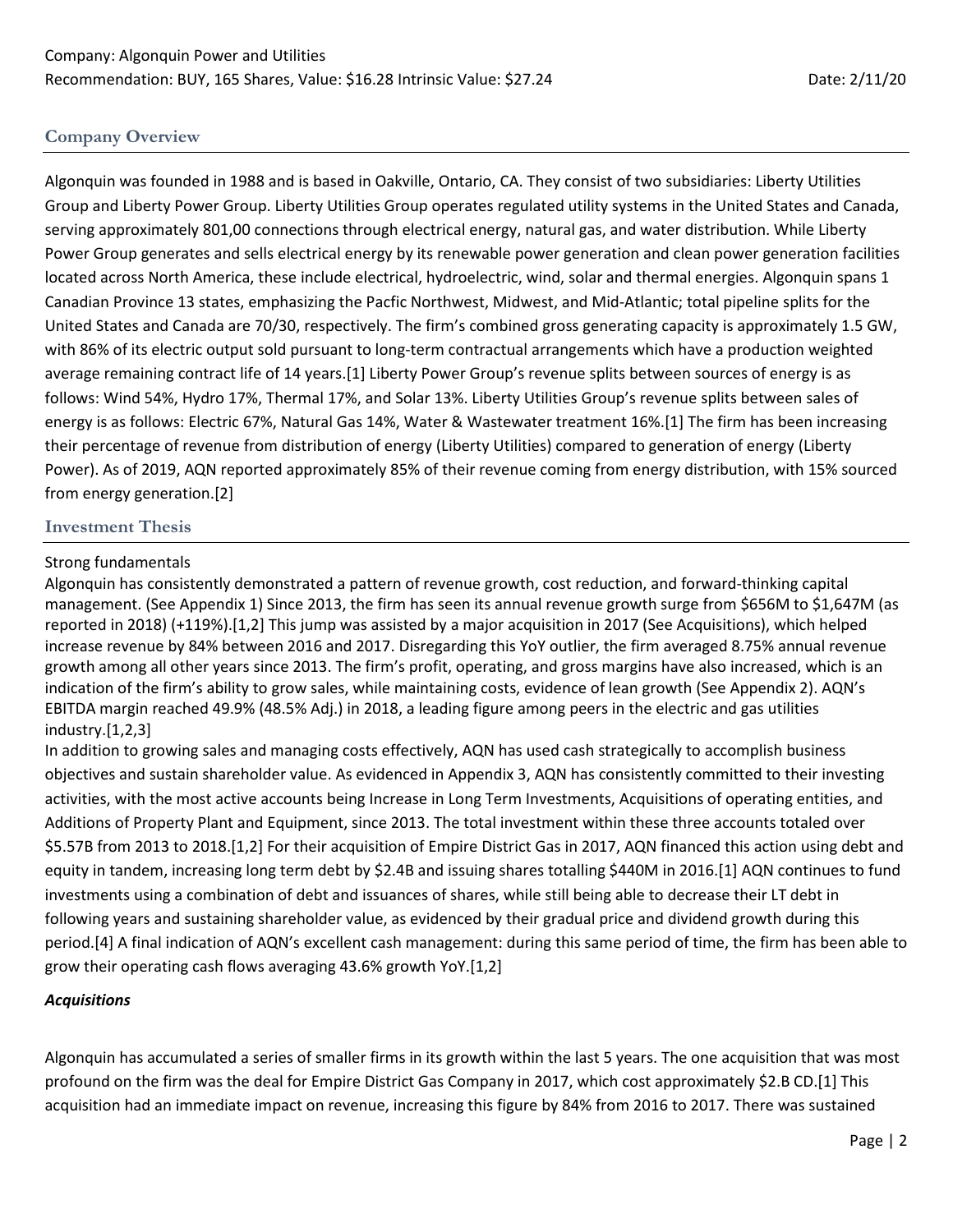growth the next year as well (8%), as AQN continued to assimilate the acquisition seamlessly into their operations.[1,2] Notable acquisitions in 2019 included New Brunswick Gas systems, which added approximately 12,000 customers and 1,200 km of natural gas distribution pipeline, and St. Lawrence Gas Company, which added approximately 17,000 customers and 1,100 km of natural gas pipeline.[1] These transactions represented the firm's conscious effort to establish distribution pipeline into the Northeastern United States.

### *Dividend growth*

In addition to the market gains that can be expected from AQN, the firm also pays a 3.65% dividend (2019).[2] The firm's 5 year sequential dividend growth is documented at 6.32%.[2] Both figures are competitive in their industry.

#### *Sector performance*

The Utilities sector continues to provide strong returns and operate as a sector of the market that is contrary and defensive. The Spyder Utilities ETF (XLU) returned 22.69% in 2019, trailing the SPY ETF at 29.85%.[3] The Utilities sector operates as the lowest correlate to most of the market indexes and other market leading sectors (See Appendix 4). With this relationship, as well as generally low betas and a high count of firms that meet traditional 'value' screener criteria, a growing utility firm can be the perfect complement to a momentum equity approach.

### **Valuation, Recommendation, & Risks**

A series of value modeling was used to determine the intrinsic value of AQN. Blending the Best Consensus Revenue DCF, 5- Year Moving trend DCF, Best Consensus EPS DCF, and DDM, the aggregate intrinsic value for AQN is \$27.24.[2] With revenues projected to increase and operations expected to be more efficient and sustainable, with the firm's new renewable energy sources and distribution systems, shareholder value growth is expected.

Inconsistent free cash flow, following the subtraction of capital expenditures, has shown to be the only risk. However, AQN has shown the ability to manage cash with intentionality to execute business objectives, while maintaining a debt level that is average to below average in the sector (51.6%). [1] Additionally, the continued price rise may present a concern as far as obtaining the best possible value for the share. As many of the value metrics and fundamentals indicate, there is still room for AQN to grow in the market despite its already impressive rise.

| Action           | <b>Shares</b> | Target percentage   | Dollar amount |  |  |
|------------------|---------------|---------------------|---------------|--|--|
| <b>SELL: IWN</b> | 21 Shares     |                     | \$2,662       |  |  |
| <b>BUY: AQN</b>  | 163 Shares    | <b>Target: 3.5%</b> | \$2,653       |  |  |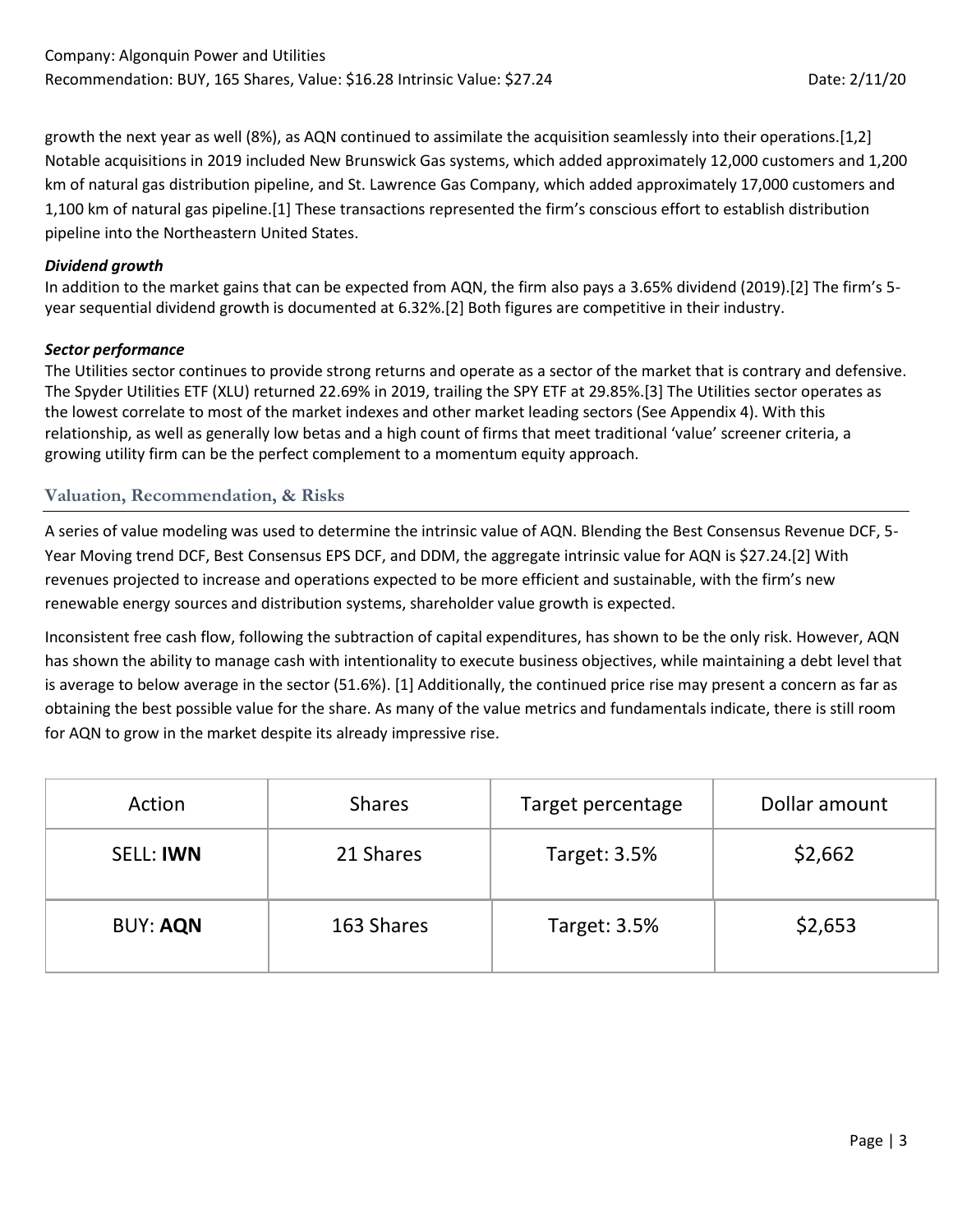# **Appendix**

# *(Appendix 1)*

# Income Statement (\$ Millions)

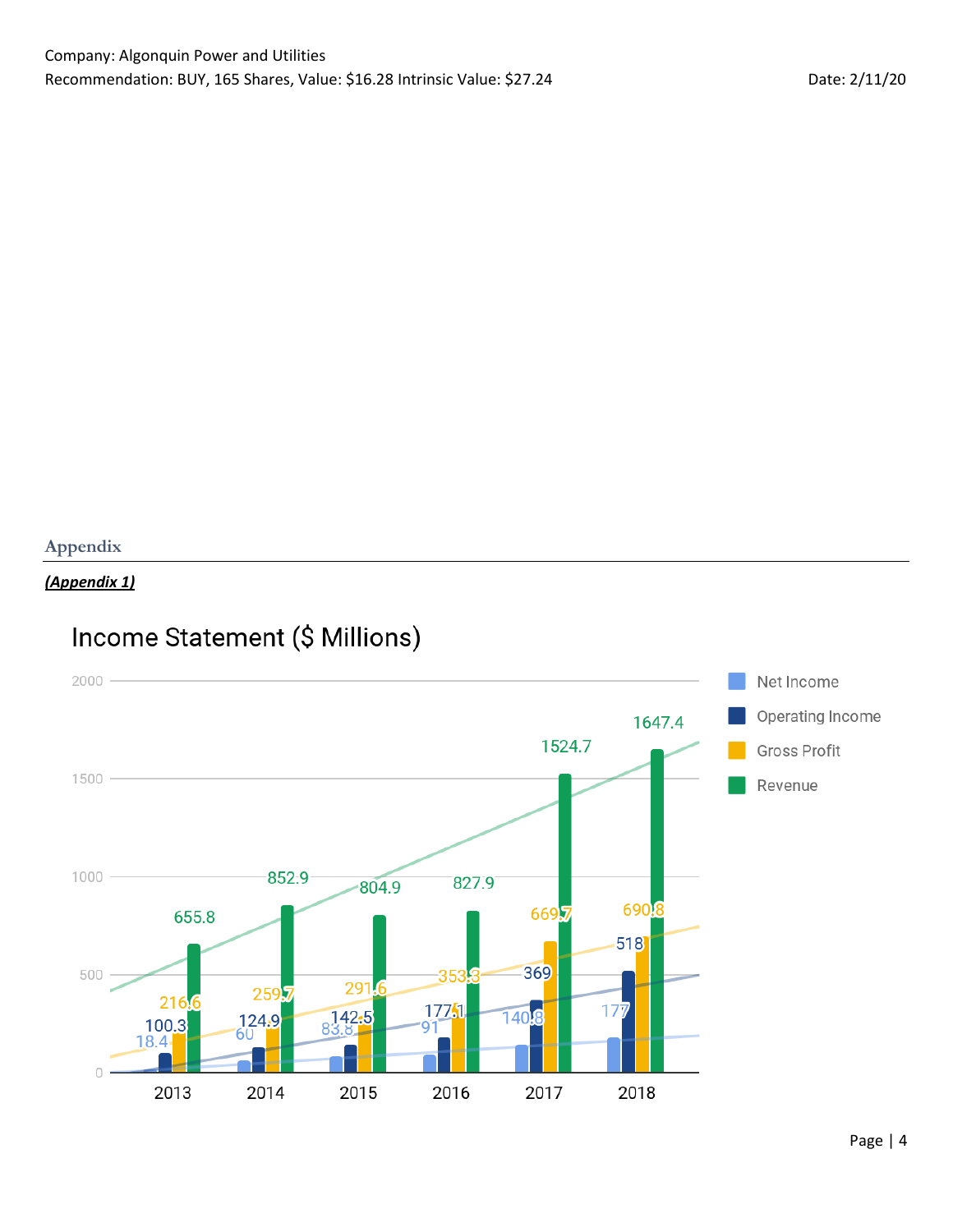# *[1,2]*

# *(Appendix 2)*

| <b>AQN</b><br><b>Margins</b> | Year<br>2013 | Year<br>2014 | Year<br>2015 | Year<br>2016 | Year<br>2017 | Year<br>2018 |
|------------------------------|--------------|--------------|--------------|--------------|--------------|--------------|
| Profit                       | 33%          | 30%          | 36%          | 43%          | 44%          | 42%          |
| Operating                    | 15%          | 15%          | 18%          | 21%          | 24%          | 31%          |
| Net Income<br>(Adj)          | 9%           | 8%           | 11%          | 10%          | 13%          | 22%          |
| <b>EBITDA</b>                | 26.7%        | 32.5%        | 39.3%        | 40.9%        | 48.5%        | 49.9%        |

*[1,2]*

# *(Appendix 3)*

# Statement of Cash Flows (\$ Millions)



*[1,2]*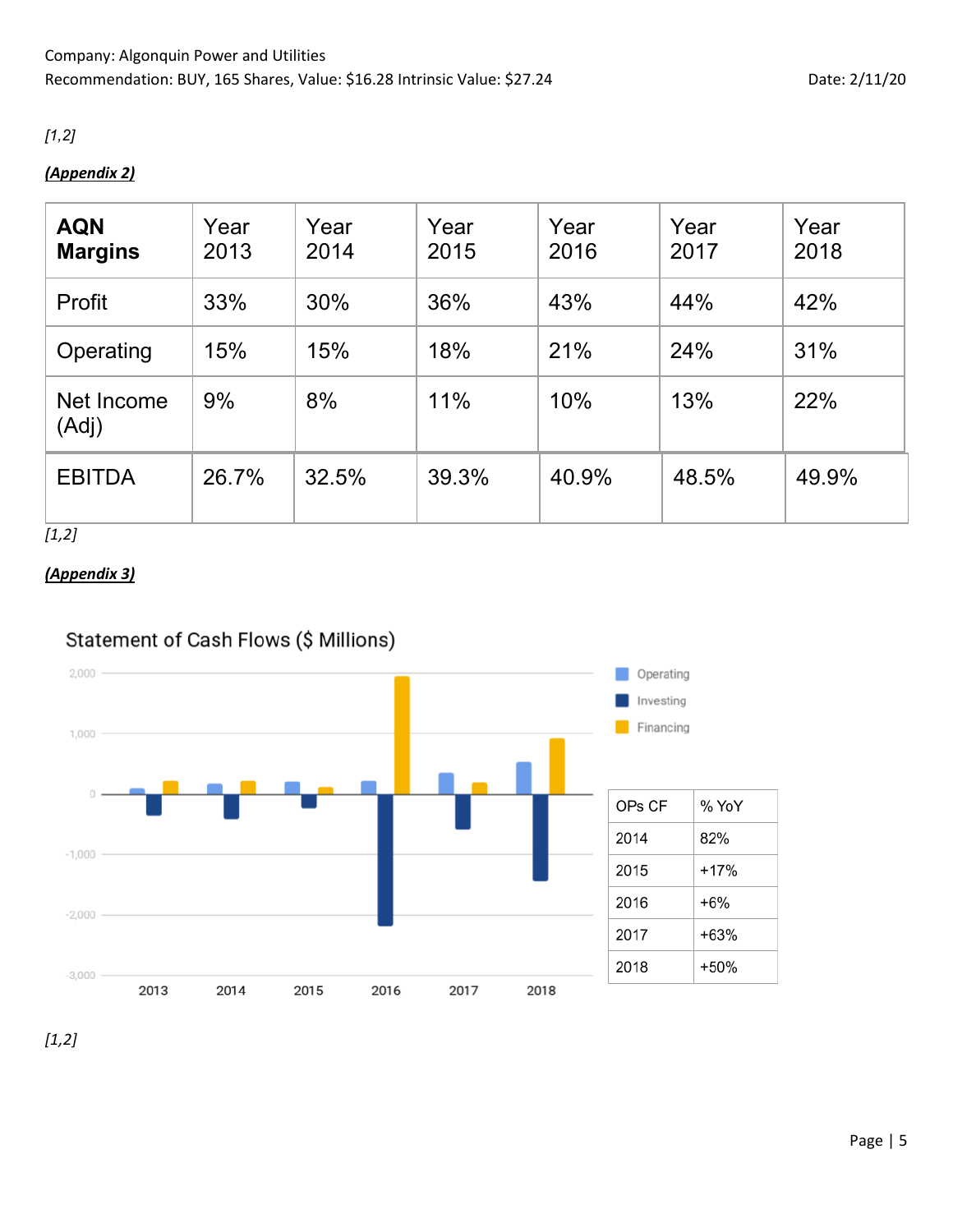## *(Appendix 4)*

| <sup>1</sup> Edit   | $\mathbb{Z}$ Actions $\star$ |                      |            |            | 3) Add Matrix Shortcut | 4) Settings |            |                                         |                                | <b>My Correlation Matrices: AQN</b> |           |  |
|---------------------|------------------------------|----------------------|------------|------------|------------------------|-------------|------------|-----------------------------------------|--------------------------------|-------------------------------------|-----------|--|
| $02/05/2019$ $\Box$ |                              | $-02/05/2020$ $\Box$ |            |            | Daily                  |             |            |                                         | <b>Calculation Correlation</b> |                                     | Local CCY |  |
|                     |                              |                      |            |            |                        |             |            |                                         |                                |                                     |           |  |
| <filter></filter>   |                              |                      |            |            |                        |             |            | Correlation Matrix (7 Rows x 7 Columns) |                                |                                     |           |  |
| Security            |                              |                      | <b>AQN</b> | <b>XLK</b> | <b>XLF</b>             | <b>SPY</b>  | <b>XLC</b> | <b>XLV</b>                              | <b>XLU</b>                     |                                     |           |  |
| <b>11) AQN</b>      |                              |                      | 1.000      | 0.095      | $-0.043$               | 0.110       | 0.125      | 0.107                                   | 0.530                          |                                     |           |  |
| 12) XLK             |                              |                      | 0.095      | 1.000      | 0.737                  | 0.931       | 0.798      | 0.656                                   | 0.114                          |                                     |           |  |
| 13) XLF             |                              | $-0.043$             |            | 0.737      | 1.000                  | 0.871       | 0.643      | 0.603                                   | 0.067                          |                                     |           |  |
| 14) SPY             |                              |                      | 0.110      | 0.931      | 0.871                  | 1.000       | 0.830      | 0.778                                   | 0.204                          |                                     |           |  |
| 15) XLC             |                              |                      | 0.125      | 0.798      | 0.643                  | 0.830       | 1.000      | 0.616                                   | 0.090                          |                                     |           |  |
| 16) XLV             |                              |                      | 0.107      | 0.656      | 0.603                  | 0.778       | 0.616      | 1.000                                   | 0.273                          |                                     |           |  |
| 17) XLU             |                              |                      | 0.530      | 0.114      | 0.067                  | 0.204       | 0.090      | 0.273                                   | 1.000                          |                                     |           |  |
|                     |                              |                      |            |            |                        |             |            |                                         |                                |                                     |           |  |

*[2]*

# *(Appendix 5)*

| <b>STOCK</b> | Projected<br>EV/EBITDA | P/E<br>(TTM) | P/B            | P/CF  | $EPS - 1$<br>Yr<br>Growth | <b>EBITDA</b><br>Margin<br>(TTM) | <b>DPS</b><br>growth | Current<br><b>Shares</b><br>Outstanding |
|--------------|------------------------|--------------|----------------|-------|---------------------------|----------------------------------|----------------------|-----------------------------------------|
| <b>AQN</b>   | 14.70                  | 21.8         | 2.43           | 11.07 | 91.67%                    | 49.89%                           | 6.32%                | 524.22M                                 |
| SJI          | 14.04                  | 34.17        | 2.03           | 31.43 | 28.30%                    | 19.60%                           | 2.73%                | 92.39M                                  |
| <b>NRG</b>   | 8.04                   | 10.02        | $\blacksquare$ | 8.69  | 67.05%                    | 18.50%                           | 0%                   | 251.51M                                 |
| <b>NWE</b>   | 12.83                  | 18.74        | 2.07           | 13.38 | $-23.21%$                 | 34.20%                           | 4.76%                | 50.45M                                  |